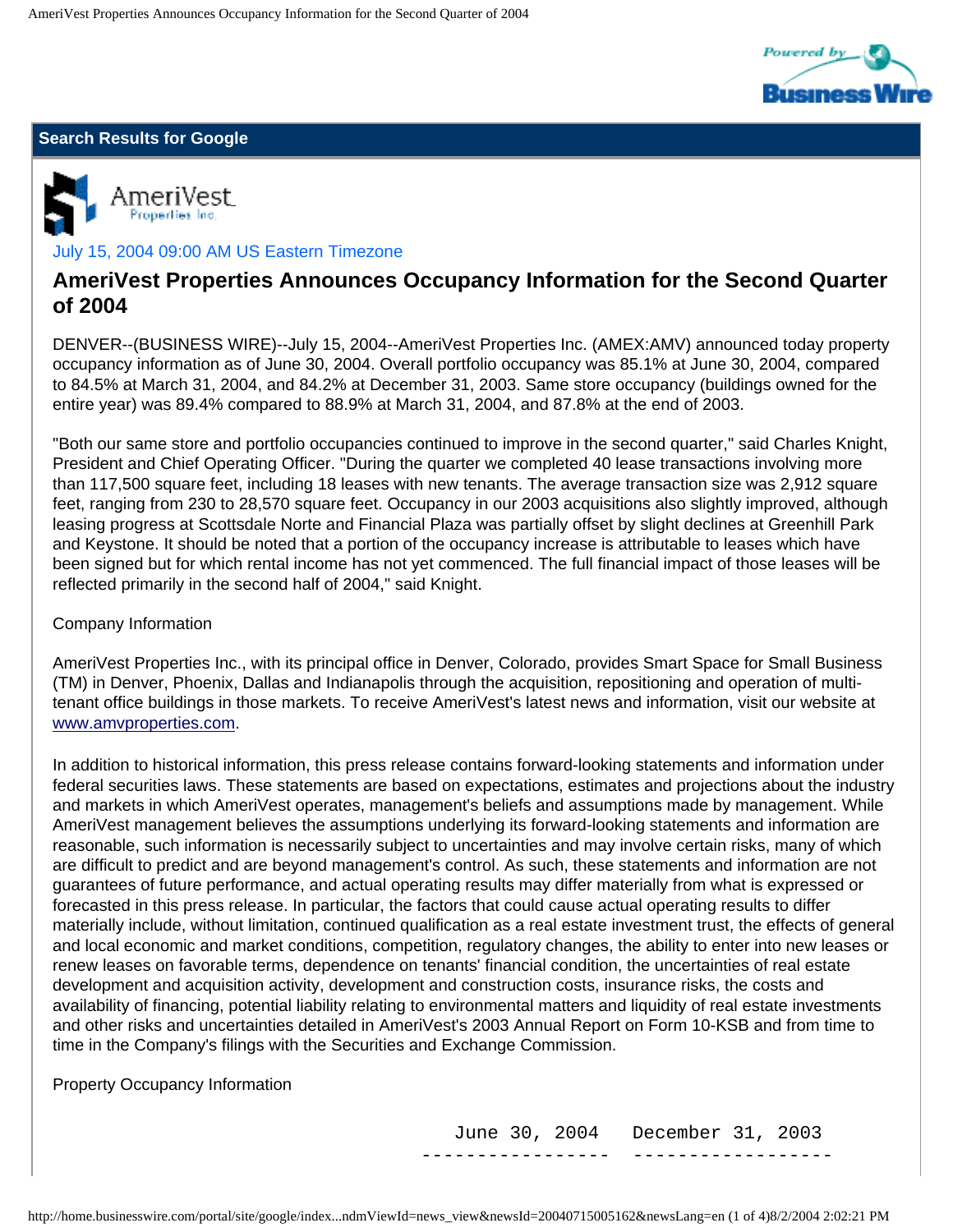AmeriVest Properties Announces Occupancy Information for the Second Quarter of 2004

| Building/ Year Rentable Occupancy Average Occupancy Average<br>Location Acquired Area(1) Rate(2) Rent Per Rate(2) Rent Per |                                                                                                                                                                                                                                 |                        |                                                            |                 | $SF(3)$ $SF(3)$               |       |
|----------------------------------------------------------------------------------------------------------------------------|---------------------------------------------------------------------------------------------------------------------------------------------------------------------------------------------------------------------------------|------------------------|------------------------------------------------------------|-----------------|-------------------------------|-------|
| Same Store-<br>Southwest Gas<br>Building                                                                                   |                                                                                                                                                                                                                                 |                        |                                                            |                 |                               |       |
| Phoenix, AZ 2003 147,660 86.0% \$ 22.20 80.4% \$ 22.10                                                                     |                                                                                                                                                                                                                                 |                        |                                                            |                 |                               |       |
| Chateau Plaza<br>Dallas, TX 2002 171, 294 97.4% 23.03 100.0% 22.70                                                         |                                                                                                                                                                                                                                 |                        |                                                            |                 |                               |       |
| Centerra<br>Denver, CO 2002 186,582 82.1% 18.11 72.9%                                                                      |                                                                                                                                                                                                                                 |                        |                                                            |                 |                               | 19.89 |
| Parkway Centre<br>II                                                                                                       |                                                                                                                                                                                                                                 |                        |                                                            |                 |                               |       |
| Plano, TX 2002 151, 968 93.3% 20.11 95.4% 20.61                                                                            |                                                                                                                                                                                                                                 |                        |                                                            |                 |                               |       |
| Kellogg<br>Building<br>Littleton,<br>CO                                                                                    |                                                                                                                                                                                                                                 |                        | 2001 111,580 91.2% 20.80 85.8% 21.04                       |                 |                               |       |
| Arrowhead<br>Fountains<br>Peoria, AZ 2001 96,090 100.0% 21.89 100.0% 21.85                                                 |                                                                                                                                                                                                                                 |                        |                                                            |                 |                               |       |
| AmeriVest<br>Plaza at<br>Inverness<br>Englewood,                                                                           |                                                                                                                                                                                                                                 |                        |                                                            |                 |                               |       |
| CO                                                                                                                         | 2001 - 2001 - 2002 - 2003 - 2004 - 2004 - 2005 - 2005 - 2006 - 2014 - 2015 - 2016 - 2016 - 2016 - 2016 - 2016 - 2016 - 2016 - 2016 - 2017 - 2017 - 2017 - 2017 - 2017 - 2017 - 2017 - 2017 - 2017 - 2017 - 2017 - 2017 - 2017 - |                        | 118,720 90.6% 22.37 91.3% 23.10                            |                 |                               |       |
| Sheridan<br>Center<br>Denver, CO 2000 139,609                                                                              |                                                                                                                                                                                                                                 |                        | $78.6$ $8$ $16.52$                                         |                 | 82.7%                         | 16.36 |
|                                                                                                                            |                                                                                                                                                                                                                                 | --------<br>---------- | ------<br>Subtotal 1, 123, 503 89.4% \$20.65 87.8% \$20.99 | $- - - - - - -$ | . <u>.</u> .<br>$\frac{1}{2}$ |       |
| 2003 Acquisitions and<br>Developments-                                                                                     |                                                                                                                                                                                                                                 |                        |                                                            |                 |                               |       |
| Greenhill Park<br>Addison, TX 2003 251, 917 73.0% \$ 18.59 76.7% \$ 18.84                                                  |                                                                                                                                                                                                                                 |                        |                                                            |                 |                               |       |
| Scottsdale<br>Norte                                                                                                        |                                                                                                                                                                                                                                 |                        |                                                            |                 |                               |       |
| Scottsdale,<br>ΑZ                                                                                                          | 2003                                                                                                                                                                                                                            | 79,233                 | 79.2%                                                      | 22.86           | 80.9%                         | 23.16 |

http://home.businesswire.com/portal/site/google/index...ndmViewId=news\_view&newsId=20040715005162&newsLang=en (2 of 4)8/2/2004 2:02:21 PM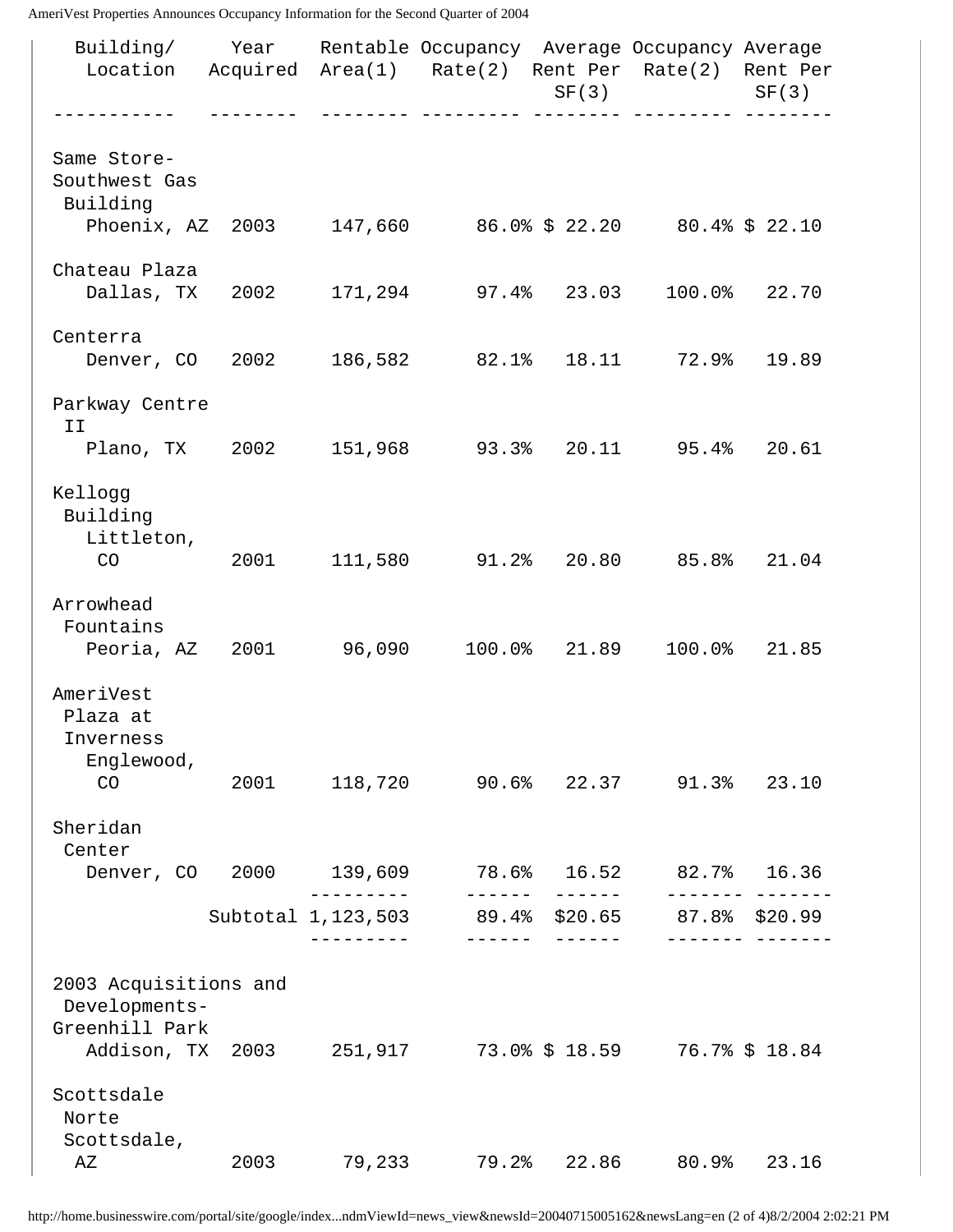AmeriVest Properties Announces Occupancy Information for the Second Quarter of 2004

| Financial<br>Plaza                                                                          |          |                                                          |                 |                                  |                      |                             |
|---------------------------------------------------------------------------------------------|----------|----------------------------------------------------------|-----------------|----------------------------------|----------------------|-----------------------------|
| Mesa, AZ 2003 310,830                                                                       |          |                                                          |                 | 84.2% 23.17 80.5% 23.02          |                      |                             |
| Keystone<br>Office Park<br>Indiana-<br>polis, IN  2003  114,754  81.5%  17.58  86.4%  17.71 | 1999/    |                                                          |                 |                                  |                      |                             |
|                                                                                             |          |                                                          | -------         | $- - - - - - -$                  |                      |                             |
|                                                                                             |          | Subtotal 756,734 79.5% \$20.87 80.2% \$20.84             |                 |                                  |                      |                             |
|                                                                                             |          | --------                                                 |                 |                                  |                      |                             |
| 2004<br>Acquisitions-<br>Hackberry<br>View of<br>Las Colinas<br>Irving, TX                  |          | 2004 114,598 100.0% \$20.81 N/A                          |                 |                                  |                      | N/A                         |
|                                                                                             |          |                                                          |                 |                                  |                      |                             |
| Camelback<br>Lakes                                                                          |          | Phoenix, AZ 2004 203, 294 90.2% 21.21 N/A                |                 |                                  |                      | $\mathrm{N}/\mathrm{A}$     |
|                                                                                             |          |                                                          | $- - - - - - -$ | $- - - - - -$                    | -------              |                             |
|                                                                                             | Subtotal | 317,892 93.7% \$21.05                                    |                 |                                  | N/A                  | N/A                         |
| Joint<br>Ventures-<br>Panorama<br>Falls(4)<br>Englewood,<br>CO                              | 2000     | 59,561                                                   |                 | 60.4% \$19.37 78.0% \$19.01      |                      |                             |
|                                                                                             |          | Subtotal 59,561                                          |                 | 60.4% \$19.37 78.0% \$19.01      |                      |                             |
| Non-Core-<br>Texas Bank<br>Buildings(5)<br>Texas                                            | 1998     | ---------<br>$\mathrm{N}/\mathrm{A}$                     |                 | _______    ______<br>$N/A$ $N/A$ | <u>-------- ----</u> | $100.0$ $\frac{2}{5}$ 15.88 |
| Texas State                                                                                 |          |                                                          |                 |                                  |                      |                             |
| Buildings $(6)$ 1997/<br>Texas                                                              | 1998     | 222,542 77.1% \$9.05 76.8% 9.00<br>----------            |                 |                                  | -------- ---         |                             |
|                                                                                             | Subtotal | 222,542                                                  | $- - - - - - -$ | 77.1% \$9.05                     | --------             | 81.7% \$10.79               |
|                                                                                             |          | Total 2,480,232 85.1% \$19.80 84.2% \$19.63<br>========= | ======          | ======                           |                      | ======= =======             |

http://home.businesswire.com/portal/site/google/index...ndmViewId=news\_view&newsId=20040715005162&newsLang=en (3 of 4)8/2/2004 2:02:21 PM